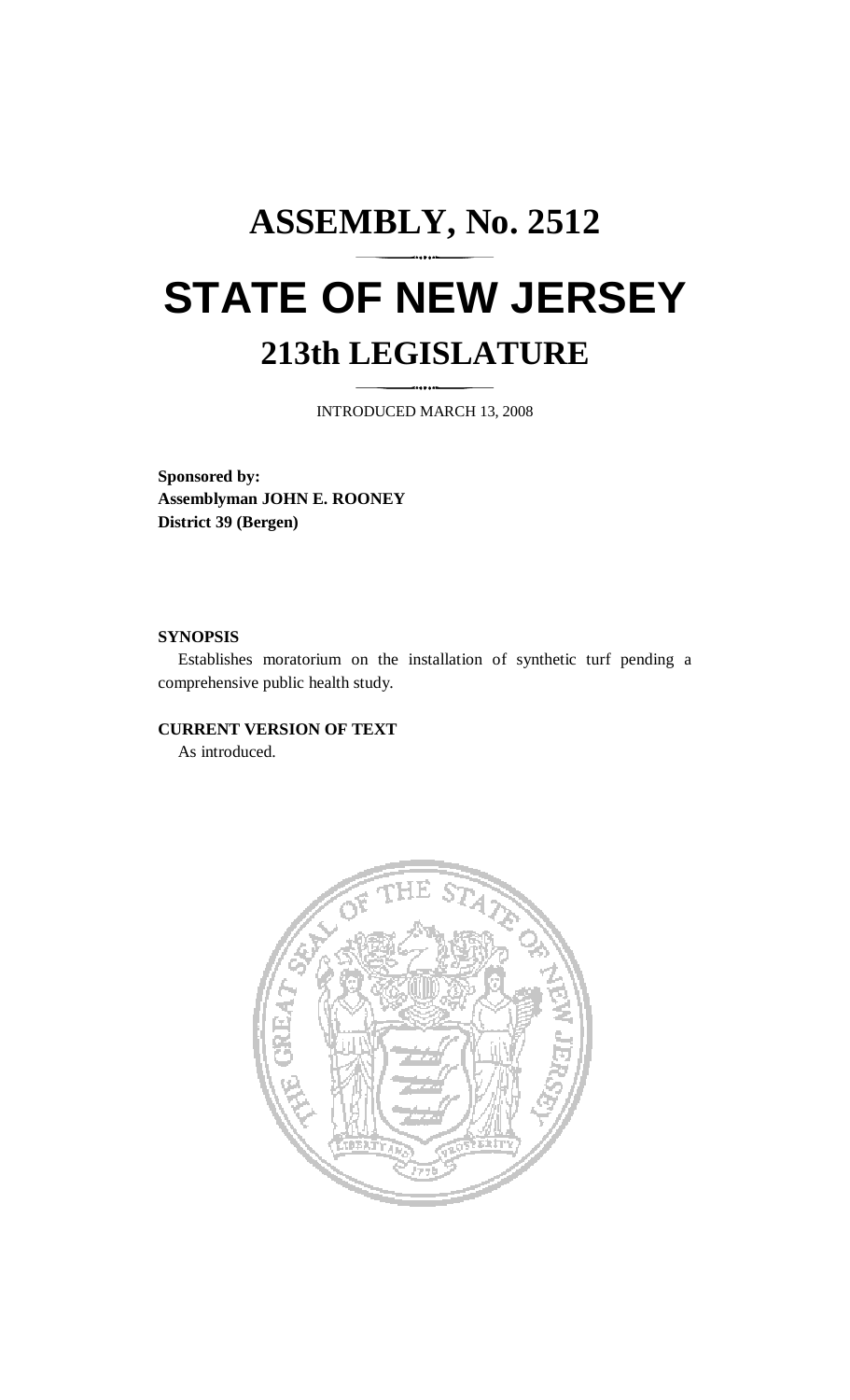## **A2512** ROONEY

2

1 **AN ACT** establishing a moratorium on the installation of synthetic 2 turf pending a comprehensive public health study, and 3 supplementing Title 26 of the Revised Statutes. 4 5 **BE IT ENACTED** *by the Senate and General Assembly of the State*  6 *of New Jersey:* 7 8 1. The Legislature finds and declares that: 9 a. Increasingly, synthetic turf is being installed in many locations 10 in New Jersey, including parks, athletic fields and other settings 11 where natural grass was previously grown. In recent years, crumb 12 rubber fill is being used as a component of synthetic turf and mulch. 13 Crumb rubber is the result of processing waste tires, which contain 14 numerous components, some of which are known to be hazardous to 15 people and the environment; 16 b. The hazardous components include arsenic, cadmium, 17 chromium, lead, vanadium, zinc and acetone. Health effects 18 associated with these components, at dangerous levels, include birth 19 defects, cancer, nervous system damage and immune system 20 suppression; and 21 c. While various options for waste tire use are essential to 22 reducing the significant stockpiles of waste tires, such uses should 23 not threaten or compromise public health. 24 The Legislature further finds and declares that more information 25 is necessary to make an informed decision on the appropriate uses 26 of synthetic turf containing crumb rubber. In the interest of 27 preventing adverse health impacts and contamination to natural 28 resources, a comprehensive public health study on the potential 29 threats associated with the use of synthetic turf is warranted. 30 The Legislature therefore determines that it is consistent with 31 public policy to require that a comprehensive public health study be 32 undertaken immediately; and, in the meantime, to temporarily 33 suspend the installation and use of synthetic turf products that 34 contain crumb rubber. 35 36 2. For the purposes of this act: 37 "Crumb rubber" means ground rubber derived from waste tires, 38 which contain one or more of the following ingredients: arsenic, 39 cadmium, chromium, lead vanadium, zinc, and acetone. 40 "Synthetic turf" means any materials or compositions that 41 include crumb rubber as a component used in place of grass to 42 surface parks, outdoor playing or athletic fields, indoor athletic 43 facilities or other venues. 44 45 3. There is hereby established a moratorium on the sale and 46 installation of synthetic turf for a period of 180 days from the 47 effective date of this act or until the Department of Health and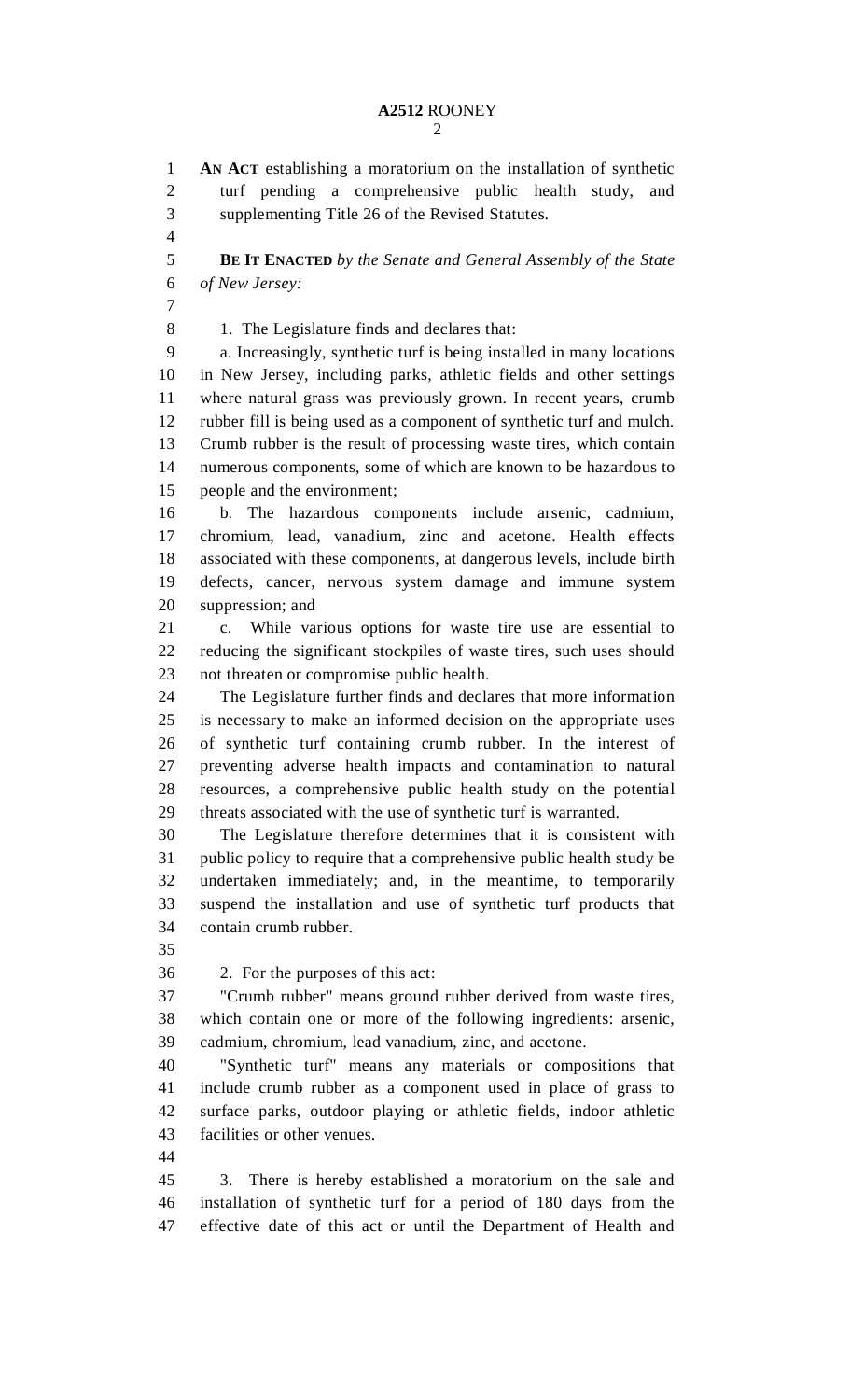1 Senior Services reports to the Governor and the Legislature on its 2 findings and recommendations as required in section 4 of this act.

3 4. a. The Department of Health and Senior Services, in 4 cooperation with the Department of Environmental Protection, shall 5 immediately undertake a review of all available data relating to the 6 potential health risks and effects of synthetic turf, with particular 7 attention to the crumb rubber content of the synthetic turf.

8 b. The Commissioner of Health and Senior Services shall:

9 (1) Solicit input from environmental and public health 10 specialists, and other stakeholders in an open, public process;

11 (2) Examine various routes of exposure and the health and 12 environmental impact of these pathways including, but not limited 13 to, small fill particle inhalation, volatility, leaching to groundwater, 14 dermal absorption, and persistence in the environment of original 15 and degradation by-products;

16 (3) Prepare a report to the Governor and the Legislature which 17 includes research and studies conducted on synthetic turf which 18 were the source of the report findings and recommendations for 19 appropriate and inappropriate use of synthetic turf, crumb rubber 20 and waste tires. The report shall be filed within six months of the 21 effective date of this act, unless the Commissioner of Health and 22 Senior Services requests, in writing, an extension of time; and

23 (4) Conduct an outreach program to inform local governments, 24 private organizations, schools and the public regarding the findings 25 of the report. If necessary, information on safe alternatives to 26 synthetic turf in settings where this material is a potential or actual 27 health risk should be disseminated to the public.

28 c. All other departments or agencies of the State or subdivisions 29 thereof, and local governments shall, at the request of the 30 Commissioner of Health and Senior Services, provide expertise, 31 assistance, and data that will enable the commissioner to carry out 32 the provisions of this act.

33

34 5. The provisions of any other law, or any rule or regulation 35 adopted pursuant thereto, to the contrary notwithstanding, a site-36 specific environmental impact statement shall be prepared for any 37 action that includes the use of synthetic turf. The environmental 38 impact statement shall include the potential public health risks from 39 exposure to synthetic turf and maintenance products, health risks 40 from exposure to synthetic turf and maintenance products, including 41 inhalation impact, volatility impacts, and impact of hazardous levels 42 of constituents of synthetic turf. Environmental impacts shall be 43 assessed, including migration of chemicals from the synthetic turf 44 into air, water and soil. The environmental impact statement shall 45 meet the requirements of the most detailed environmental impact 46 statement required by law.

47